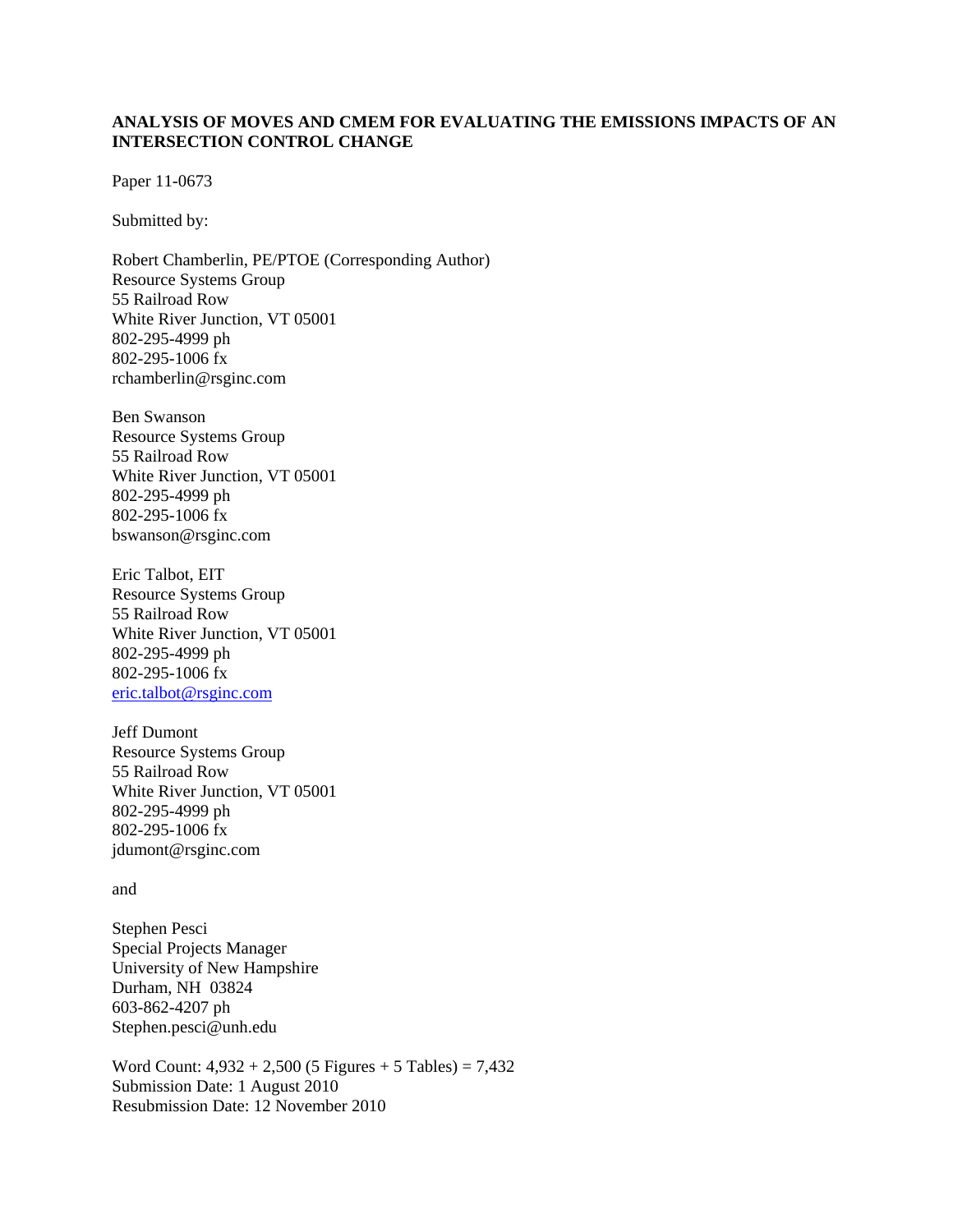#### **ANALYSIS OF MOVES AND CMEM FOR EVALUATING THE EMISSIONS IMPACTS OF AN INTERSECTION CONTROL CHANGE**

#### **ABSTRACT**

 EPA's Motor Vehicle Emission Simulator (MOVES) provides greater capability than the MOBILE emission models for estimating the impacts of traffic operational changes. EPA has proposed requiring the use of MOVES for conducting "project-level" analysis of PM and CO hot-spots. Local sustainability programs and federal grant program such as CMAQ reinforce the need for a consistent modeling system for estimating emissions from traffic operational changes.

 This research compares the emissions estimates from MOVES with those generated by the Comprehensive Modal Emissions Model (CMEM), developed under NCHRP 25-11. CMEM was developed to meet the need for an emissions modeling system responsive to traffic operational changes. CMEM integrates with existing microsimulation software packages that generate second-by-second speed/acceleration vehicle profiles (trajectories).

 The research developed a microsimulation test bed of a 3-leg intersection modeled as a pre-timed traffic signal and as a roundabout under 2 traffic volume scenarios. CMEM and MOVES output for CO and NOx (grams/hour) are evaluated. For NOx, results from CMEM are similar to those from MOVES when a detailed Link Drive Schedule is estimated from trajectory data using K-means clustering and LOESS scatter plot curve fitting. For CO, results from CMEM and MOVES are significantly discrepant over all modeling scenarios. Both CMEM and MOVES (utilizing Link Drive Schedules) estimate higher emissions for the roundabout when compared to the traffic signal.

Sources of emissions differences between CMEM and MOVES are discussed and enhancements to facilitate linking MOVES to microsimulation models are proposed.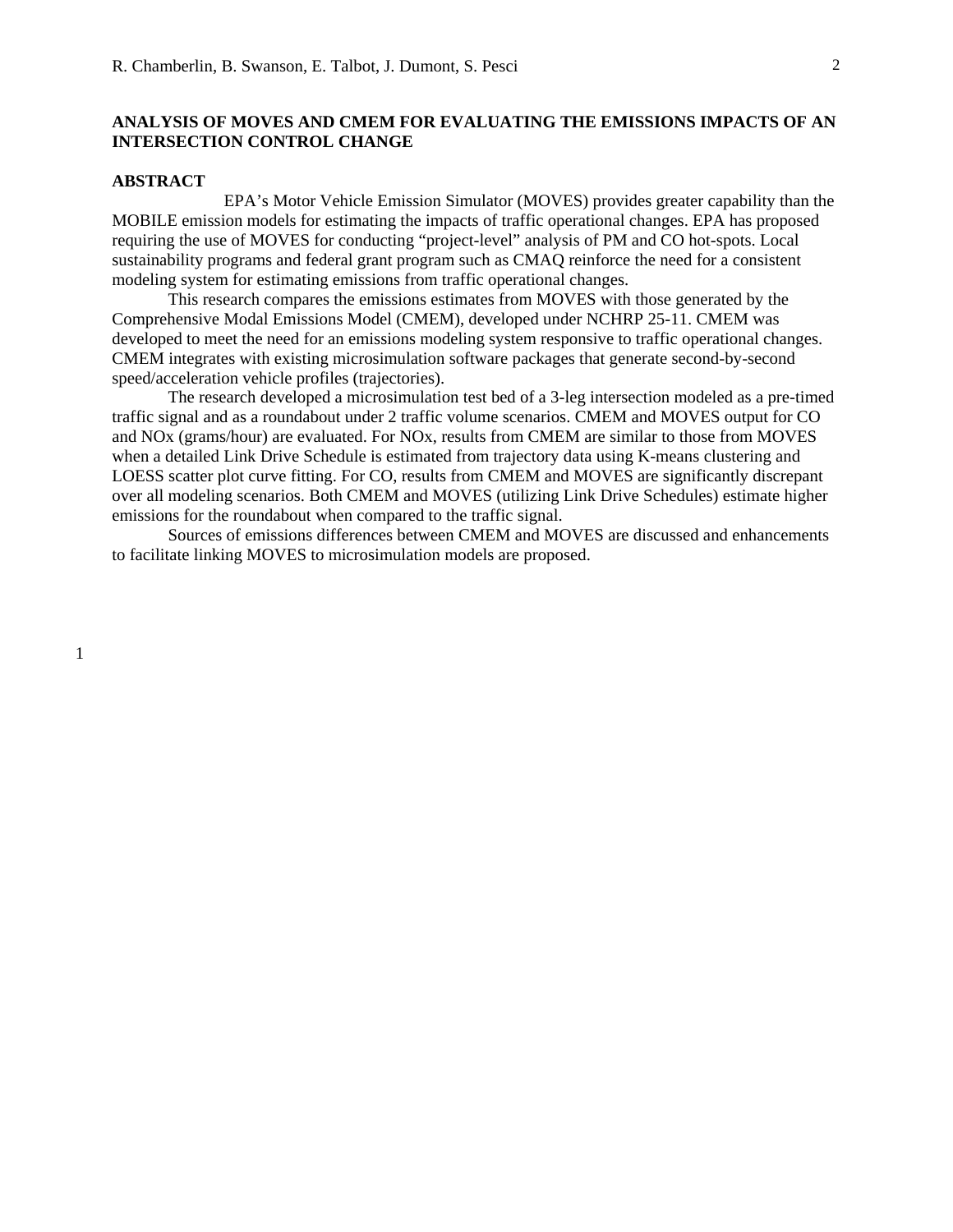#### 1 **INTRODUCTION**

2 In May 2010 EPA published draft guidance for performing "project-level" transportation 3 conformity analysis of PM "hot-spots", sub-regional areas where local pollution concentrations 4 might exceed NAAQS standards (*1).* EPA has proposed requiring use of the Motor Vehicle 5 Emission Simulator (MOVES2010) model to quantify PM and carbon monoxide (CO) emissions 6 impacts from hot-spots.

7 Beyond this significant regulatory requirement, there is a call from other quarters of society 8 for consistent, accurate, and easy-to-use tools for estimating the emissions impacts of traffic 9 operational changes. For example, cities and universities have initiated sustainability programs to 10 measure and reduce transportation-generated air emissions. The carbon reduction toolkit accessible 11 to these non-regional entities includes traffic operational strategies such as travel demand 12 management programs, traffic signal optimization, and investments in alternative modes. In 13 addition, many federal grant programs require documentation of air emissions benefits from a 14 proposed project.

- 15 Specific examples of each of these are:
- 16 1. The City of Portland, OR has partnered with the Climate Trust to obtain carbon dioxide 17 offsets in return for quantified reductions in CO2 emissions resulting from a multi-year, 18 city-wide traffic signal optimization and coordination project (*2)*.
- 19 2. Many universities have created Sustainability Departments to quantify the institution's 20 carbon footprint and promote low carbon policies. The University of New Hampshire 21 (UNH) is a university with a climate action plan incorporating transit investment and 22 transportation infrastructure changes (*3*). To support this program UNH has invested in 23 a land use-based traffic microsimulation model to evaluate the air emissions impacts of 24 traffic operational strategies, travel demand management programs, and land use 25 changes they have control over.
- 26 3. The Congestion Mitigation Air Quality (CMAQ) program requires an assessment of a 27 proposed project's emissions reduction benefits. Guidance published for CMAQ states: 28 "State and local transportation and air quality agencies conduct CMAQ-project air 29 quality analyses with different approaches, analytical capabilities, and technical 30 expertise.(*4*)" The CMAQ guidance acknowledges the variety of approaches and 31 technical sophistication of the program's applicants.

32 Recent advances in traffic modeling and air emissions tools yield promise that a consistent 33 emissions-estimating modeling system may be close at hand. Having a reliable, easy-to-use model 34 for evaluating the emissions impacts of these strategies and policies is meaningful to sub-regional 35 entities that are not otherwise required to perform Conformity Analyses.

# 37 **BACKGROUND**

36

38 Since the late 1970s EPA's MOBILE models have been used to conduct regional air quality 39 analysis from transportation sources. MOVES is EPA's latest air emissions calculator for mobile 40 sources. MOVES supports regional air quality analysis, but provides more detailed analysis than the 41 previous MOBILE models of emissions from traffic operational changes. Such improvements are 42 termed a "Project-Level Analysis" in MOVES.

43 MOVES documentation states that the model "allows users to represent intersection traffic 44 activity with a higher degree of sophistication compared to previous models (*5*)", accounting for 45 "speed and temperature variations", linked to emissions factors and processes obtained from 46 extensive in-vehicle data collection. With this improved functionality, MOVES is a candidate tool 47 for conducting air quality assessments of operations-level changes such as intersection 48 improvements. Indeed, as described above, EPA has proposed that MOVES be used to complete

49 PM and CO hot-spot analysis. In addition, MOVES will likely be used to complete NEPA analysis

- 50 of transportation projects.
- 51 An alternative approach to estimating transportation-related emissions impacts is described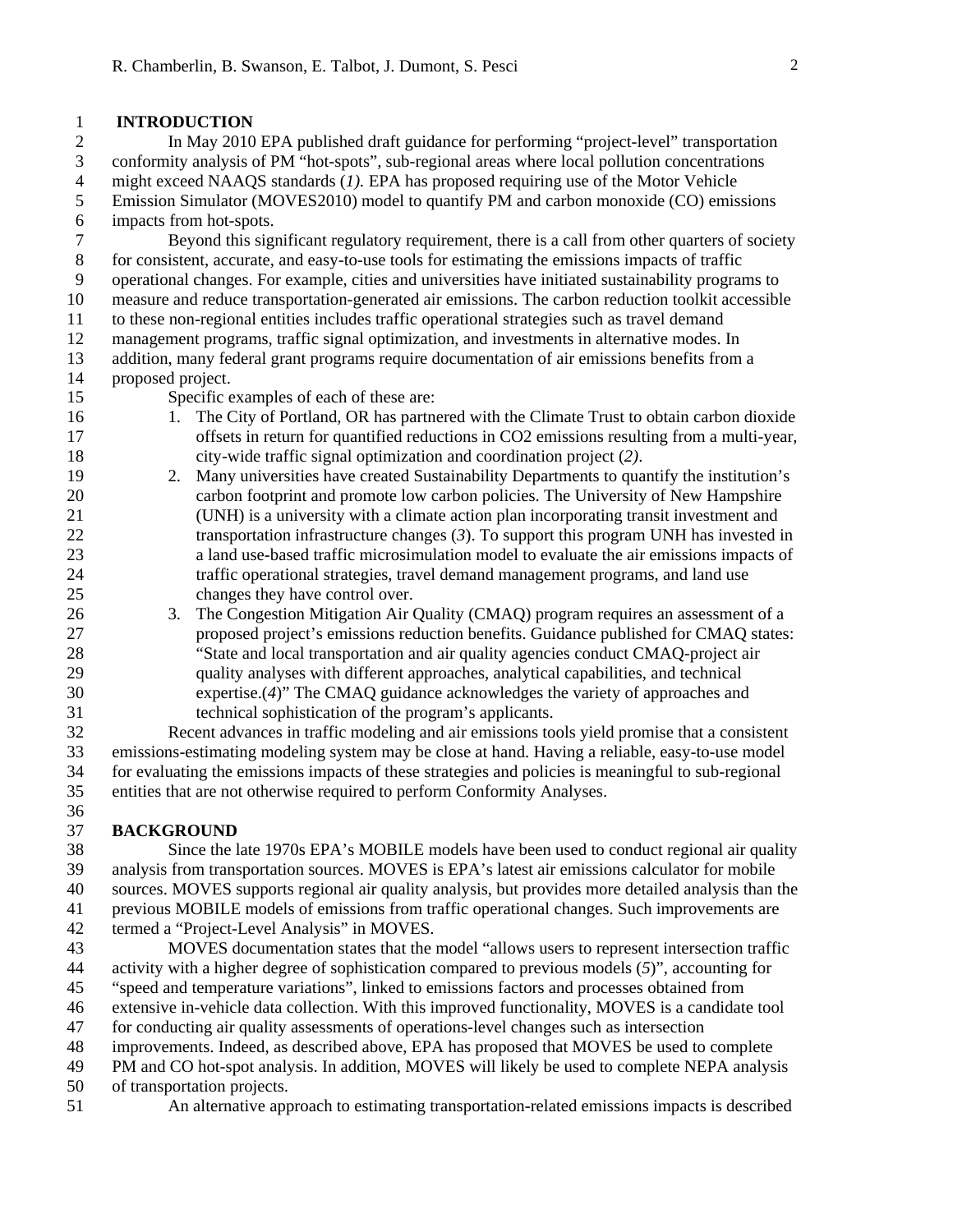1 in NCHRP 25-21, "Predicting the Air Quality Effects of Traffic Flow Improvements", published in 2 2005 (6). This comprehensive study recommended a methodology for predicting the short-and 3 long-term effects of traffic-flow improvement projects on air quality, with a focus on the key

4 question: Will a specific traffic-flow improvement contribute to improved or worsened air quality 5 locally and at the regional level, in the short term and in the long term (*7*)?

6 The study evaluated the most promising modeling approaches then being used to estimate 7 the air emissions impacts resulting from traffic-flow improvements. The report recommended a 8 hybrid modeling approach uniting the resolution and accuracy of microsimulation models with the 9 system-wide predictive capacity of macroscopic models. The recommended modeling approach 10 specifies a short-term "operations" effect of traffic-flow improvement projects which can create 11 immediate "opening day" travel time savings or travel flow smoothing benefits. Longer term 12 "traveler behavior" effects causing changes in traveler route or mode choice, and ultimately 13 changes in land use patterns, are also described as important to understanding the total air emissions 14 effects of a traffic-flow improvement project.

15 Interestingly, the authors of NCHRP 25-21state: "It is assumed that the traveler behavior 16 effects cannot completely eliminate the opening-day travel time improvements…" (*8*). This 17 assumption suggests that the short-term operations effects dominate the longer-term effects. It 18 follows that estimation accuracy is most critical at the operations level of analysis.

19 NCHRP 25-21 goes on to state that the Comprehensive Modal Emissions Model (CMEM, 20 NCHRP 25-11 (*9*))" provides the most detailed and best tested estimates of hot-stabilized vehicle

21 exhaust emissions at different speeds and accelerations." A number of recent studies have used

22 CMEM for evaluating the air emissions impacts of a range of operational changes *(10, 11, 12, 13,*  23 *14).*

24 There are many traffic microsimulation tools that can be used for modeling the operations 25 effects and extensive validation measures have been established for these tools *(15).*

26 These microsimulation tools generate a significant amount of detail on vehicle performance that is 27 critical for determining air quality impacts (*16*). Details such as second-by-second

28 speed/acceleration profiles, vehicle characteristics, and network characteristics produce inputs to 29 equally detailed air emissions models.

30

## 31 **MOTIVATION FOR THE RESEARCH**

32 The motivation for this research stems from the foregoing discussion, and can be 33 summarized as follows:

- 34 1. There is a need for consistent emissions estimates caused by operational changes. This need 35 comes from recently-established federal requirements for hot-spot analysis, and is 36 reinforced by locally-based sustainability programs and by federal grant programs requiring 37 demonstration of emissions reductions.
- 38 2. Longer term systemic adaptations to operational changes termed "traveler behavior 39 effects" – can reduce the immediate air emissions benefits of operational changes. 40 However, this longer term compensating feedback will not eliminate the emissions benefits 41 generated by operational changes. Fortunately there are abundant tools for developing 42 highly accurate traffic microsimulation models so that the most critical component in the 43 modeling system – accurately modeling the operational change – is now commonly 44 achieved by practicing traffic engineers. Establishing an easy-to-use linkage with an 45 accurate air emissions model is the remaining critical piece.
- 46

47 This paper compares two options transportation engineers have for calculating air 48 emissions related to traffic operational changes: MOVES and CMEM. Both models enable 49 "project-level" or operations-level evaluations of emissions and both models can be linked with

50 traffic microsimulation models. These modeling packages are evaluated for their analytical results.

51 A discussion about ease of use and future improvements is provided.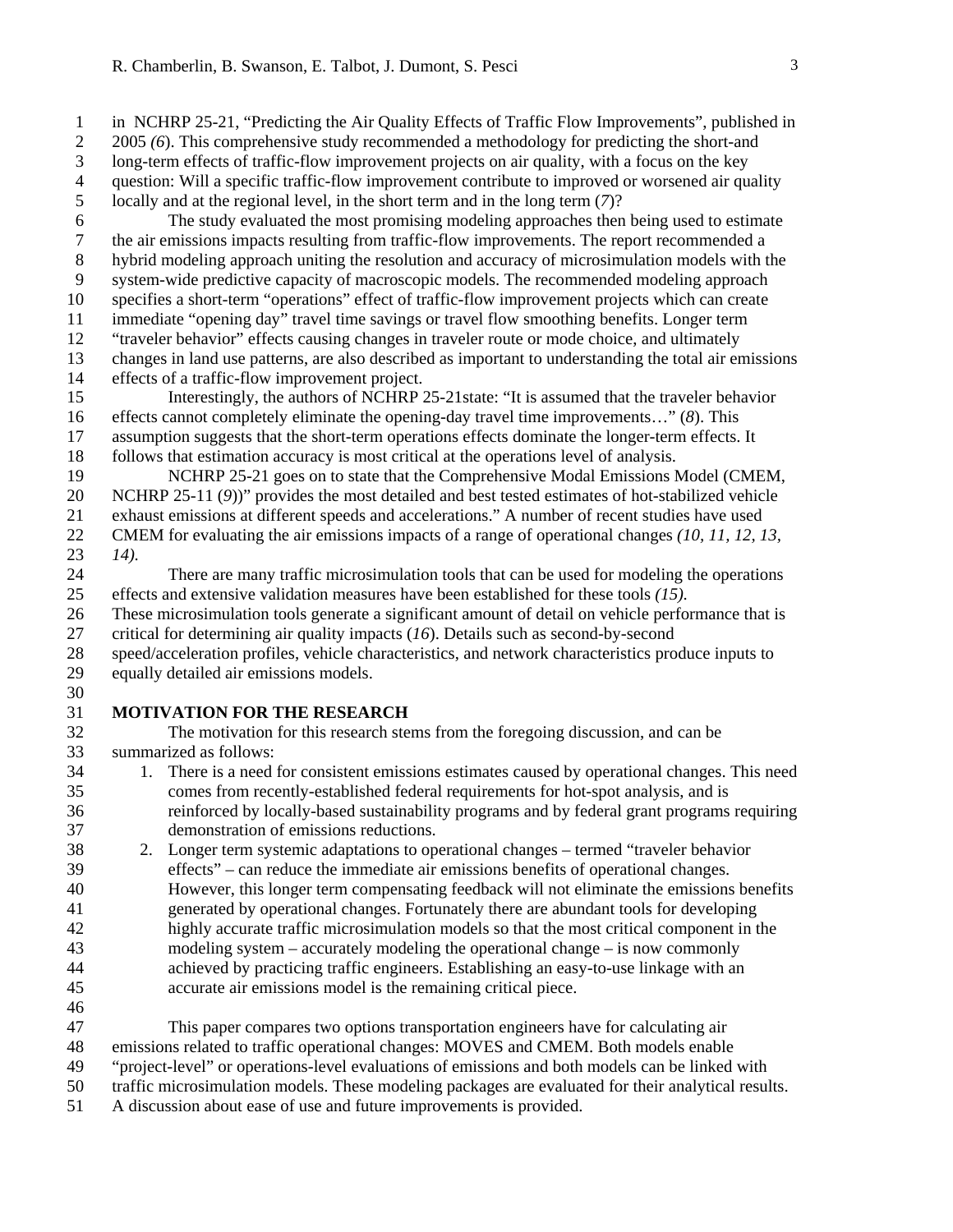1 To conduct this comparison, a test bed microsimulation model of a 3-leg intersection 2 controlled by a pre-timed signal has been constructed (Base Case). Emissions results from the Base 3 Case are compared with emissions results from an Alternative, where the intersection is controlled 4 by a roundabout. Two traffic volume scenarios are modeled for both control types, representing 5 light, off peak hour traffic and heavy, peak hour traffic.

6

# 7 **DESCRIPTION OF MODELING TOOLS AND APPROACH**

8 There are three modeling tools used in this research. At the front end of the analysis, a 9 traffic microsimulation model is built using the Paramics software (*17*). The microsimulation model 10 can represent a wide variety of networks, with a great degree of complexity in roadway geometry 11 and traveler behavior. A key attribute of a microsimulation model is its ability to generate vehicle 12 trajectories – second-by-second descriptions of each vehicle's operating characteristics, including 13 location, speed, and acceleration (Table 1).

14

## 15 **Table 1: Illustrative Trajectory File Output from Paramics**

|    | time ID  |                |               | type origin destination lane | $\mathsf{x}$    | <b>V</b> | z        |        |       |       | bearing length ft speed mph acceleration fpss link link length ft link speed mph |      |         |    |
|----|----------|----------------|---------------|------------------------------|-----------------|----------|----------|--------|-------|-------|----------------------------------------------------------------------------------|------|---------|----|
|    | 3601 444 |                |               | 2                            | $-3432.91$ 1634 |          | $\Omega$ | $-270$ | 13.12 | 15.43 | 8.2                                                                              | 1:02 | 328.08  | 30 |
|    | 3601 442 |                |               | 2                            | $-1840.56$ 1634 |          | $\Omega$ | -270   | 13.12 | 33.83 | 0                                                                                | 2:05 | 3280.84 | 30 |
|    | 3601 443 | $\mathbf{1}$   |               | 2                            | $-2001.22$ 1634 |          | $\Omega$ | $-270$ | 13.12 | 32.82 | 0                                                                                | 2:05 | 3280.84 | 30 |
|    | 3601 437 |                | 2             |                              | 718.3           | 1646     | $\Omega$ | -90    | 13.12 | 32.91 | 0                                                                                | 3:05 | 3280.84 | 30 |
|    | 3601 438 | $\mathbf{1}$   | $\mathcal{L}$ |                              | 789.91          | 1646     | - 0      | -90    | 13.12 | 34.47 | $-0.02$                                                                          | 3:05 | 3280.84 | 30 |
|    | 3601 441 | $\overline{1}$ | 2             |                              | 1817.19 1646    |          | $\Omega$ | -90    | 13.12 | 30.76 | $-0.41$                                                                          | 3:05 | 3280.84 | 30 |
|    | 3601 434 | $\overline{1}$ | 2             |                              | $-357.39$       | 1646     | $\Omega$ | -90    | 13.12 | 33.18 | 0                                                                                | 5:02 | 3280.84 | 30 |
|    | 3601 431 | $\overline{1}$ |               | 3                            | -77.73          | -1366    | $\Omega$ | -178   | 13.12 | 33.57 | 3.28                                                                             | 5:06 | 3220.78 | 30 |
|    | 3601 435 | $\overline{1}$ |               | 3                            | $-7.22$         | 1591     | $\Omega$ | -178   | 13.12 | 27.96 | 6.56                                                                             | 5:06 | 3220.78 | 30 |
|    | 3601 433 |                |               | 2                            | 759.31          | 1634     | $\Omega$ | -270   | 13.12 | 32.48 | $-0.1$                                                                           | 5:03 | 3280.84 | 30 |
| 16 | 3601 432 |                | 3             |                              | 5.02            | 1597     | $\Omega$ | $-359$ | 13.12 | 0     | 0                                                                                | 6:05 | 3220.78 | 30 |

 $\frac{16}{17}$ 

18 These detailed operational data are then linked to an emissions estimator -- CMEM and 19 MOVES. In the case of CMEM, the linkage is automatic through a Paramics plug-in developed by 20 the CMEM software team (*18*). In the case of MOVES, the linkage requires post processing of the 21 vehicle trajectory file to create a Project-Level input file. A detailed description of each modeling 22 tool and the model test bed follows.

23

# 24 **Description of the Microsimulation Model Test Bed**

25 To evaluate CMEM and MOVES for an operational change a simple intersection model 26 was constructed using the Paramics microsimulation software. The Base Case intersection is a 3-leg 27 intersection of urban streets controlled by a pre-timed traffic signal (left in Figure 1). The 28 operational alternative that will be used to evaluate emissions impacts is a single lane roundabout 29 (right in Figure 1).

- 30
- 31
- 32
- 33 34
- 35
- 36 37

38

- 39
- 40
- 41
- 42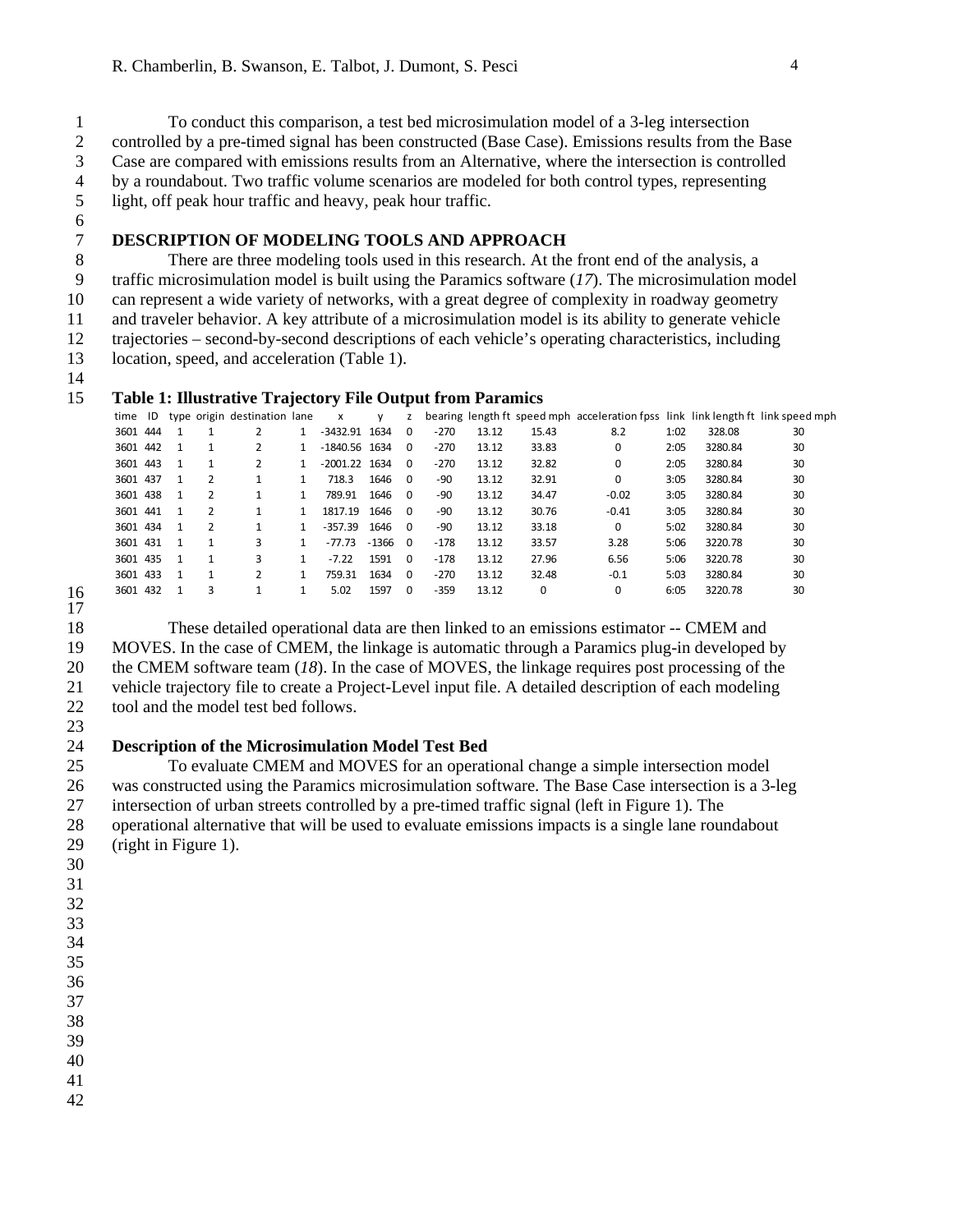# 1 **Figure 1: Simple Simulation Model Showing Base Case Pretimed Traffic Signal (left) and**

2 **Operations Alternative Roundabout (right)** 



| 3                        |    |     |                                                                                                |    |     |     |                                       |     |     |
|--------------------------|----|-----|------------------------------------------------------------------------------------------------|----|-----|-----|---------------------------------------|-----|-----|
| $\overline{\mathcal{L}}$ |    |     | In both networks, three road segments posted at 30-mph lead to the intersection, each 0.60-    |    |     |     |                                       |     |     |
| 5                        |    |     | 0.62 miles in length. This length was selected so that all vehicles were at cruise speed when  |    |     |     |                                       |     |     |
| 6                        |    |     | entering the network. In this way, the emissions reflected hot stabilized operating conditions |    |     |     |                                       |     |     |
| $\tau$                   |    |     | helping to isolate the effects of the intersection control change.                             |    |     |     |                                       |     |     |
| $8\,$                    |    |     | Several other factors are held constant in this analysis, as follows:                          |    |     |     |                                       |     |     |
| 9                        |    |     | 1. Traffic volumes – Two sets of traffic volumes are evaluated for the Base Case (signal) and  |    |     |     |                                       |     |     |
| 10                       |    |     | Alternative (roundabout) (Figure 2).                                                           |    |     |     |                                       |     |     |
| 11                       |    |     |                                                                                                |    |     |     |                                       |     |     |
| 12                       |    | a.  | One set represents lighter traffic illustrative of off peak conditions (850 vehicles           |    |     |     |                                       |     |     |
| 13                       |    |     | per hour) and operating at Level of Service B (11 seconds per vehicle) according to            |    |     |     |                                       |     |     |
| 14                       |    |     | Highway Capacity Manual procedures. A pre-timed signal cycle of 40 seconds is                  |    |     |     |                                       |     |     |
| 15                       |    |     | sufficient for maintaining efficient operations under this traffic load.                       |    |     |     |                                       |     |     |
| 16                       |    | b.  | A second set represents heavier traffic illustrative of peak conditions (1700)                 |    |     |     |                                       |     |     |
| 17                       |    |     | vehicles per hour), operating at Level of Service D (35 seconds per vehicle) using             |    |     |     |                                       |     |     |
| 18                       |    |     | HCM procedures. A pre-timed signal cycle of 90 seconds is modeled for this                     |    |     |     |                                       |     |     |
| 19                       |    |     | condition.                                                                                     |    |     |     |                                       |     |     |
| 20                       |    |     |                                                                                                |    |     |     |                                       |     |     |
| 21                       |    |     | Figure 2: Light and Heavy Traffic Volumes for Simulation Test Bed                              |    |     |     |                                       |     |     |
|                          |    |     | Light Volume, Signalized LOS B                                                                 |    |     |     | <b>Heavy Volume, Signalized LOS D</b> |     |     |
|                          |    |     |                                                                                                |    | 300 |     |                                       |     | 600 |
|                          |    | 200 |                                                                                                |    | 100 | 400 |                                       |     | 200 |
|                          |    | 100 |                                                                                                |    |     | 200 |                                       |     |     |
|                          |    |     |                                                                                                |    |     |     | ↖                                     | r   |     |
|                          |    |     | 100                                                                                            | 50 |     |     | 200                                   | 100 |     |
|                          |    |     |                                                                                                |    |     |     |                                       |     |     |
| 22<br>23                 |    |     |                                                                                                |    |     |     |                                       |     |     |
|                          | 2. |     | Vehicle type – One vehicle type corresponding to a passenger car was modeled in                |    |     |     |                                       |     |     |

- 24 Paramics, CMEM, and MOVES. The corresponding vehicle types used in this analysis are 25 shown in Table 2. 100% of the vehicles in the simulation are passenger cars and are all 26 entered into MOVES as 5 years old, representing a higher mileage vehicle.
- 27

# 28 **Table 2: Corresponding Vehicle Types in MOVES, CMEM, and Paramics ID (in modeling software) Description**

|    |              | $10$ (111 11100 CHIIS 301 CWGI C) | ,,,,,,,,,,,,,                                |
|----|--------------|-----------------------------------|----------------------------------------------|
|    | <b>MOVES</b> |                                   | Light Duty General Vehicle, Passenger Car    |
|    | <b>CMEM</b>  | Light Duty Vehicle 4              | 3-way Catalyst, >50K miles, low power/weight |
| 29 | Paramics     | Vehicle Type 1                    | Passenger Car                                |
|    |              |                                   |                                              |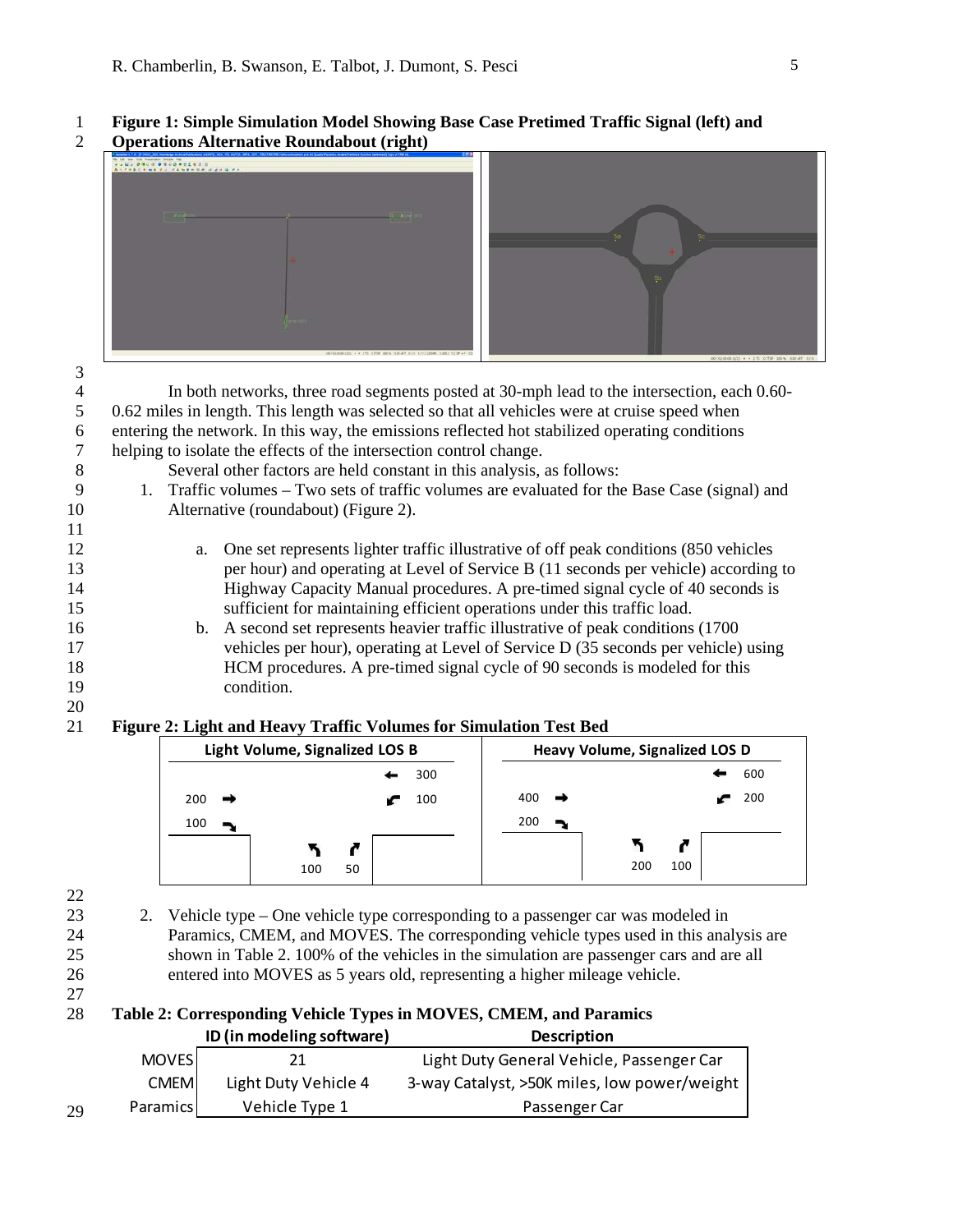- 2 3. Emissions process MOVES estimates emissions from several different processes, 3 including start emissions, running emissions ("hot stabilized"), evaporative emissions, and 4 "hot soak" emissions, referring to evaporative emissions occurring after a hot engine is 5 turned off. To minimize variability in the comparative analysis, emissions representing hot 6 stabilized operation are measured for both CMEM and MOVES. It is assumed that all 7 vehicles are hot stabilized, including emissions that occur during idling while stopped at a 8 traffic signal.
- 9 4. The same model runs are used to generate CMEM emissions estimates and the input data 10 for MOVES. As CMEM has been developed with a Paramics plug-in, its emissions 11 estimates are reported at the end of a model run. An output of a Paramics run is a vehicle 12 trajectory file, an illustration of which is shown in Table 1. This trajectory table provides 13 operational data for each vehicle in the network, for each  $\frac{1}{2}$  second of operation. Several 14 vehicle attributes are recorded including the instantaneous speed and acceleration of each 15 vehicle. These data are used directly by CMEM in calculating emissions and, as described 16 below, these data can be post-processed for input into MOVES.
- 17 5. Pollutants two pollutants of interest are modeled: carbon monoxide (CO) and oxides of 18 nitrogen (NOx), both of which are NAAQS criteria pollutants. The same methodology can 19 be applied for other near-highway pollutants, such as diesel particulates and CO2. 20 Narrowing the list to CO and NOx simplifies reporting for the purposes of this research. 21 CO is additionally meaningful because EPA will soon require hot-spot analysis of CO 22 using MOVES. NOx, an ozone precursor subject to non-attainment area air quality budgets, 23 is selected as there is now a one-hour NO2 standard which is appropriately-scaled to an 24 intersection-level analysis.
- 25 6. Roadway gradient all links in the model are level (0% gradient).

## 27 **Description of CMEM**

1

26

28 The Comprehensive Modal Emissions Model was developed at the University of 29 California-Riverside Center for Environmental Research and Technology in collaboration with the 30 University of Michigan and Lawrence Berkeley National Laboratory. This extensive data collection 31 and modeling effort was supported under NCHRP 25-11 and is described fully in that project's final 32 report (*19*).

33 Development of CMEM commenced in 1995 largely in response to the need for an 34 emissions model capable of performing microscale analysis, such as an intersection control change. 35 CMEM developers conducted extensive testing of approximately 340 vehicles in order to develop 36 emissions calculations based on vehicle/technology categories, incorporating considerations of 37 catalytic type, vehicle mileage, and vehicle power/weight ratios. A separate categorization is 38 performed for trucks based largely on truck age and weight (*20*).

39 For the purposes of this research there are two key features of CMEM that are notable. First 40 is CMEM's fine resolution time scale, which takes information on speed and acceleration for each 41 vehicle, to create a driving cycle power demand. CMEM has established improved emissions 42 prediction accuracy by estimating a temporal component of emissions based on the most recent 43 record (past several seconds) of fuel throttle activity. Validation efforts showed consistency of 44 CMEM predictions when compared to MOBILE (*21).* 45 A second key feature of CMEM is that it has been built to interact directly with Paramics as

- 46 a plug-in. A key input of the CMEM plug-in is the categorization of vehicle types. For this 47 research, the Paramics' Vehicle Type 1 (passenger vehicle) was equated with CMEM's Light Duty 48 Vehicle #4, corresponding to a low-power/low-weight vehicle with a 3-way catalyst and >50,000
- 49 miles (see Table 2).
- 50 For this analysis, 10 model runs for each of the four scenarios (signal, light traffic; signal, 51 heavy traffic; roundabout, light traffic; and, roundabout, heavy traffic) were conducted, and the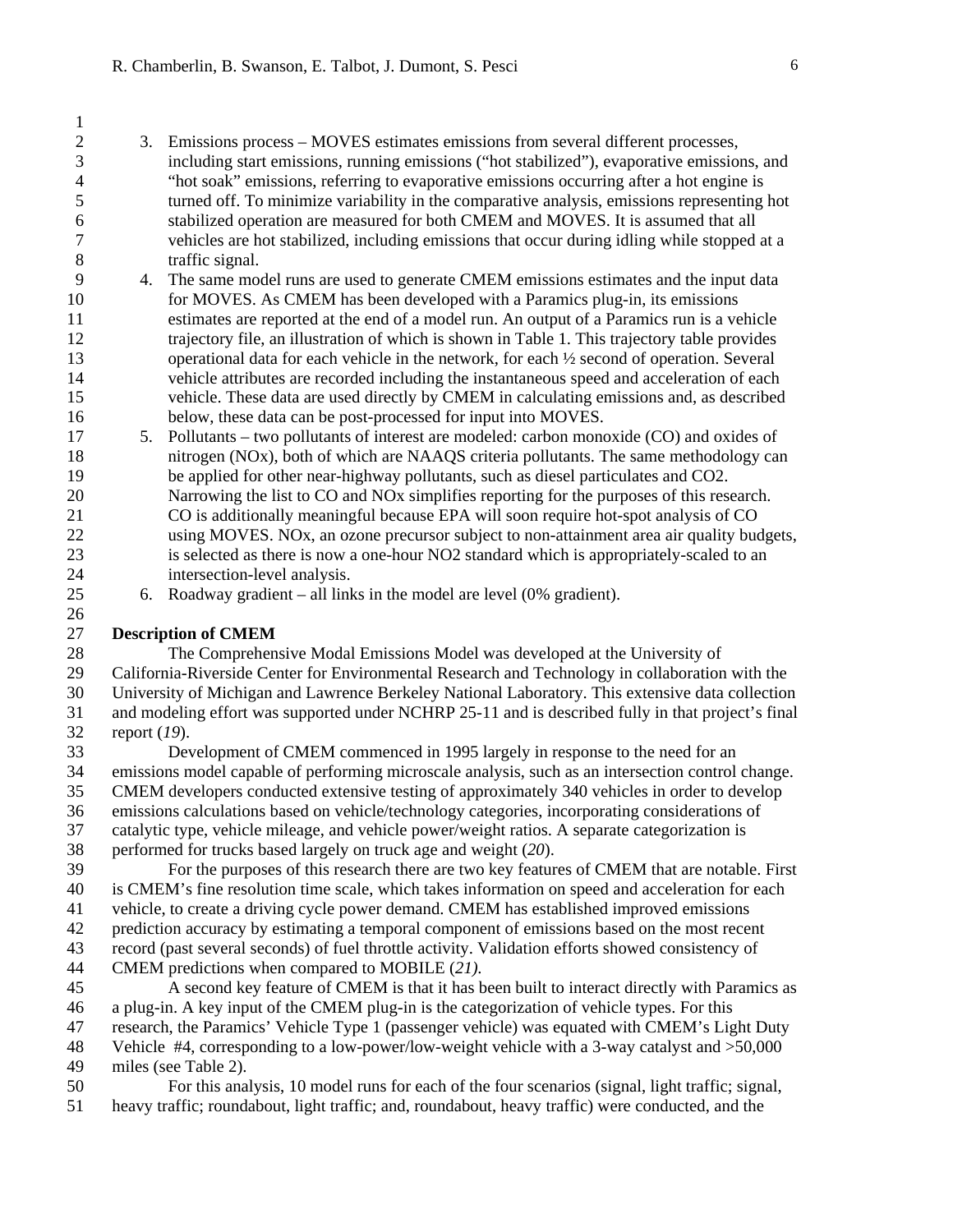1 results averaged for reporting. 2

#### 3 **Description of MOVES**

24

l

4 MOVES is described in detailed documentation available on the EPA website: 5 http://www.epa.gov/otaq/models/moves/index.htm. To conduct a "Project-Level" analysis in 6 MOVES, which is an analysis of emissions from a traffic operational change, such as an 7 intersection control change, MOVES offers 3 options: 8

- 9 1. Using average speeds for each approach and departure link, referred to as the "Average 10 Speed" approach. In developing emissions calculations using this approach, MOVES refers 11 to default driving schedules that are associated with the speed profile and road type. EPA 12 recommends using the Average Speed approach during initial transition from MOBILE to 13 MOVEs, suggesting that more detailed approaches should be utilized if modeling output 14 can support them.
- 15 2. Using a "link drive schedule" for each approach and departure link. This is referred to as 16 the "Link Drive Schedule" approach. A link drive schedule is a second-by-second speed 17 profile for a vehicle, which can be a single vehicle or a generic vehicle that is representative 18 of the driving cycle for multiple vehicles.
- 19 3. Using an operating mode distribution. Operating modes are determined by several factors, 20 including cruising, accelerating, coasting, braking, idling, and tire wear. Each of these 21 factors is further divided into bins defined by Vehicle Specific Power, vehicle speed, and 22 vehicle acceleration. There are a total of 23 operating modes in MOVES, not including 23 braking and idling.

25 In this analysis, the first two options are evaluated, utilizing the Average Speed and Link 26 Drive Schedule approaches. To simplify the modeling and hold as many variables constant as 27 possible, we have chosen to model one vehicle type only which makes unnecessary the detail 28 required by the Operating Mode approach to modeling. This approach to Project-Level analysis 29 should be analyzed in future research.

30 To obtain average speeds for the Average Speed approach, average speeds for each 31 approach and departure link, as well as for the roundabout links in the roundabout models, were 32 obtained directly from Paramics runs. Average speeds are input into MOVES within the "Links" 33 input file submitted to the MOVES Project Data Manager. The Links input file also contains link 34 volume, length, and gradient, as well as identifiers for road type, and geographical location<sup>1</sup>.

- 35 For the Link Drive Schedule approach, vehicle trajectory data output from Paramics needs 36 to be post-processed in 2 ways:
- 37 1. The vehicle trajectory files need to be analyzed for clustering, which creates a characteristic 38 speed-acceleration profile descriptive of multiple vehicles. To produce appropriate clusters 39 for this analysis, we utilized a k-means algorithm which identifies k clusters from n 40 observations. Figure 3 shows the results of k-means clustering for the vehicle trajectory 41 files produced by Paramics for the "Traffic Signal, Heavy Volume" runs. A total of 20 42 clusters were estimated for each of the 4 model scenarios.
- 43 Clusters 1, 9, 10, and 11 describe relatively undelayed vehicle progression through the 44 network at various speed/acceleration profiles. The other clusters exhibit some amount of 45 delay, with clusters 18 and 19 showing the longest stopped delay. For input into MOVES 46 the number of vehicles within each cluster must be enumerated. Each cluster is input into 47 MOVES as a unique link with a traffic volume and a link drive schedule.
- 48 In conducting this research we initially modeled each individual vehicle as its own

<sup>&</sup>lt;sup>1</sup> For this research, the area modeled is Strafford County, New Hampshire (county ID 33017); the road type modeled is Urban Unrestricted Access.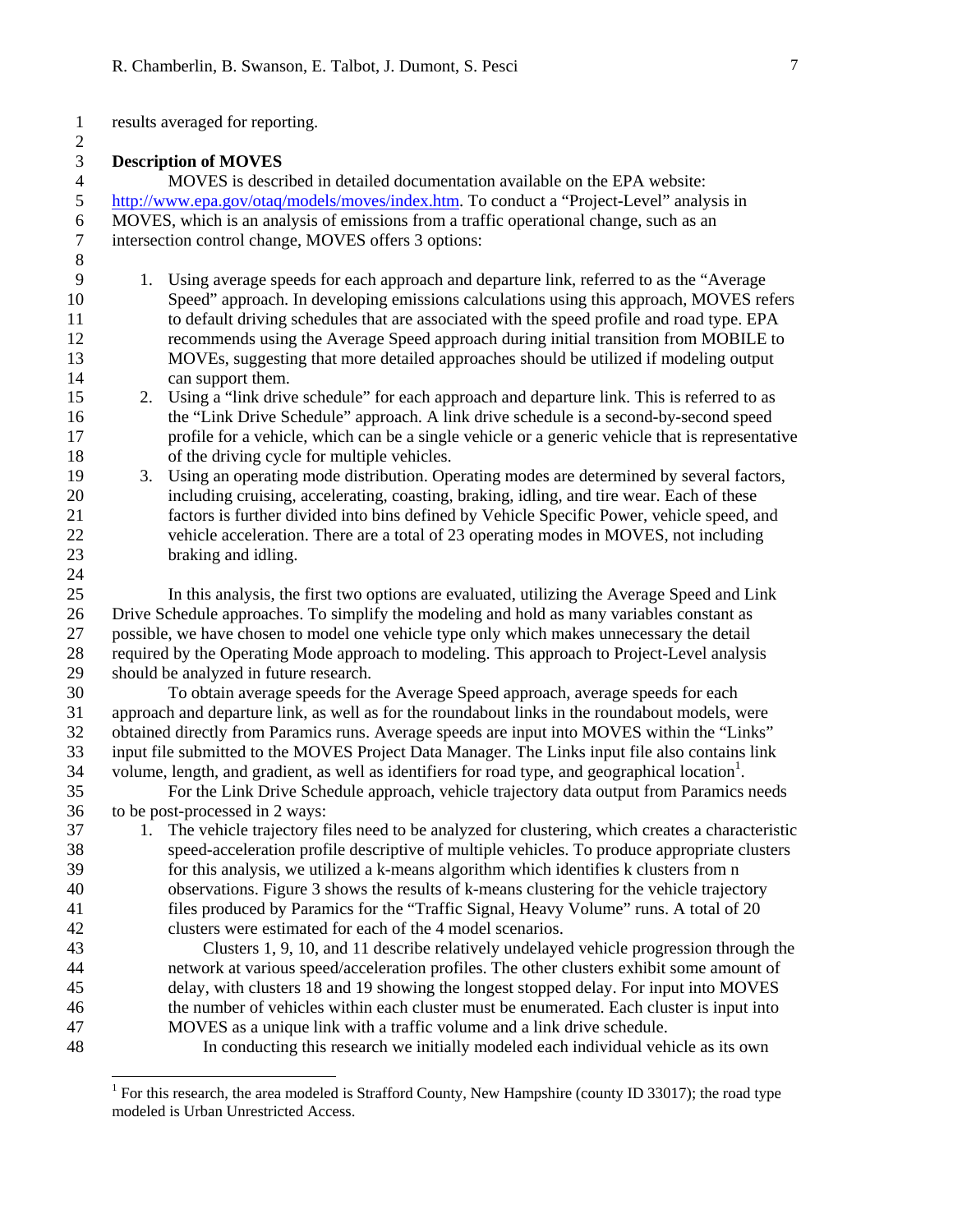5

1 link in MOVES, which would have preserved the unique speed/acceleration profile of each 2 vehicle. For the light volume scenarios, this approach generated nearly 60,000 rows of 3 second-by-second data (850 vehicles X 70 seconds per vehicle (average time on the link)).<br>4 This number of links exceeded MOVES input capability. This number of links exceeded MOVES input capability.



## 6 **Figure 3: Twenty Distance-Time Clusters for the Traffic Signal, Heavy Volume Scenario**

- 8 2. The second post processing required for transferring the trajectory files into MOVES is to 9 estimate a characteristic Link Drive Schedule for each of the 20 clusters. To accomplish 10 this we utilized a LOESS (locally weighted scatter plot smoothing) routine. Figure 4 shows 11 a LOESS curve fitted to a scatter plot from dozens of vehicle trajectories. LOESS curve 12 fitting yields a characteristic Link Drive Schedule for each of the 20 clusters for each 13 modeled scenario.
- $7\over 8$
- 
- 
- 14 15
- 16
- 17 18
- 19
- 20
- 21
- 22
- 23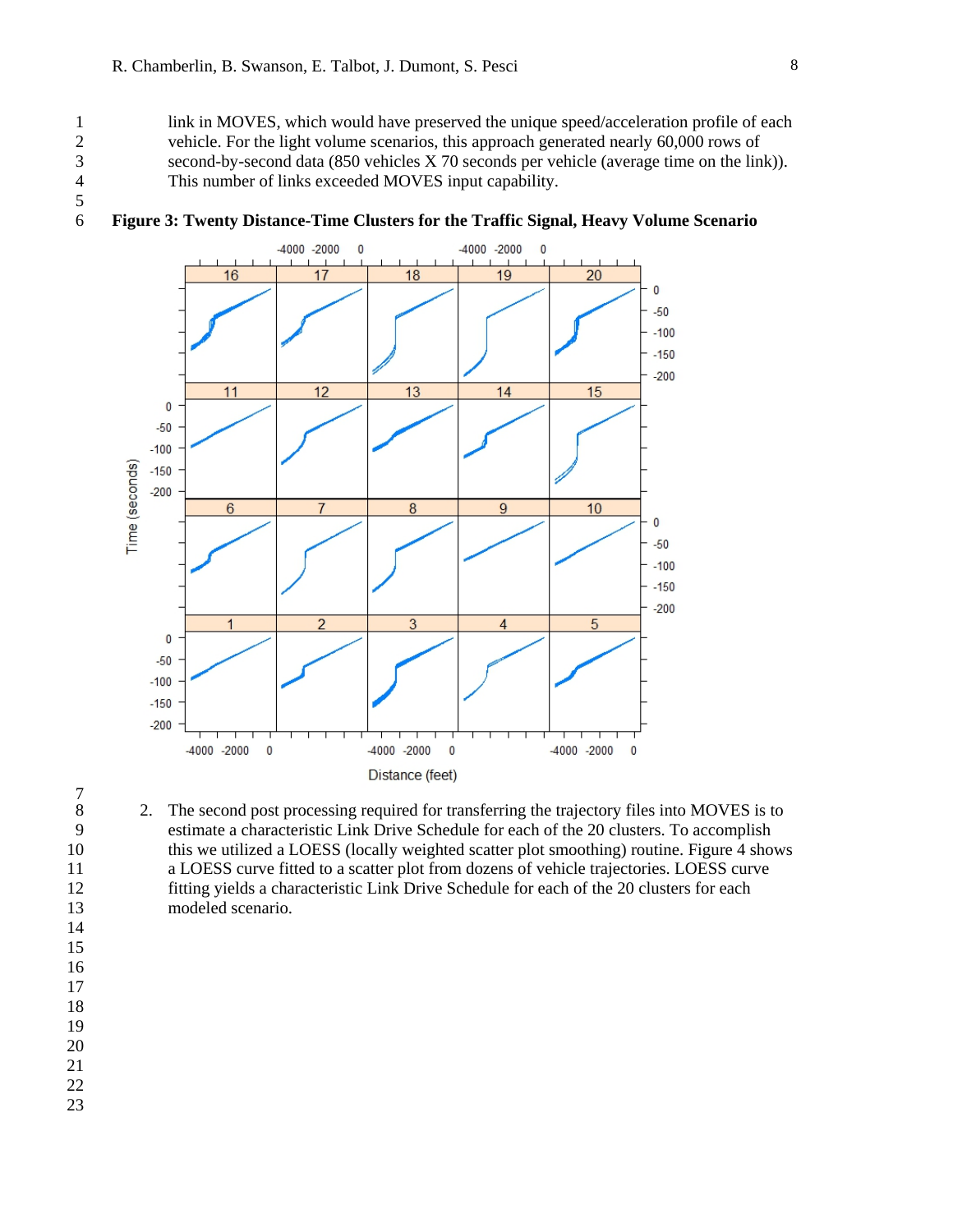

#### 1 **Figure 4: Sample of LOESS Curve Fitting for a Binned Set of Vehicle Trajectories**

 $rac{2}{3}$ 3 Both the K-means and LOESS algorithms were implemented in the "R" software for statistical computing.

# $\frac{5}{6}$

# 6 **ANALYSIS OF RESULTS**

7 Figure 5 and

8 Figure **6** show the results for CO and NOx from the CMEM Paramics plug-in. In each case, the 9 results of four modeling scenarios are shown: Signalized, Light Volume; Signalized, Heavy 10 Volume; Roundabout, Light Volume; Roundabout, Heavy Volume. For the Signalized, Light 11 Volume case, CMEM estimates the production of approximately 9500 grams of CO in the hour.

12 When converted to a roundabout, CMEM predicts a 7% increase in CO emissions (10,100 grams). 13 Doubling the traffic volume results in scaling CO emission up by a factor of 1.97 for the traffic

14 signal and 2.05 for the roundabout.

- 15
- 16
- 17
- 18
- 19
- 20 21
- 22
- 23
- 24
- 25
- 26
- 27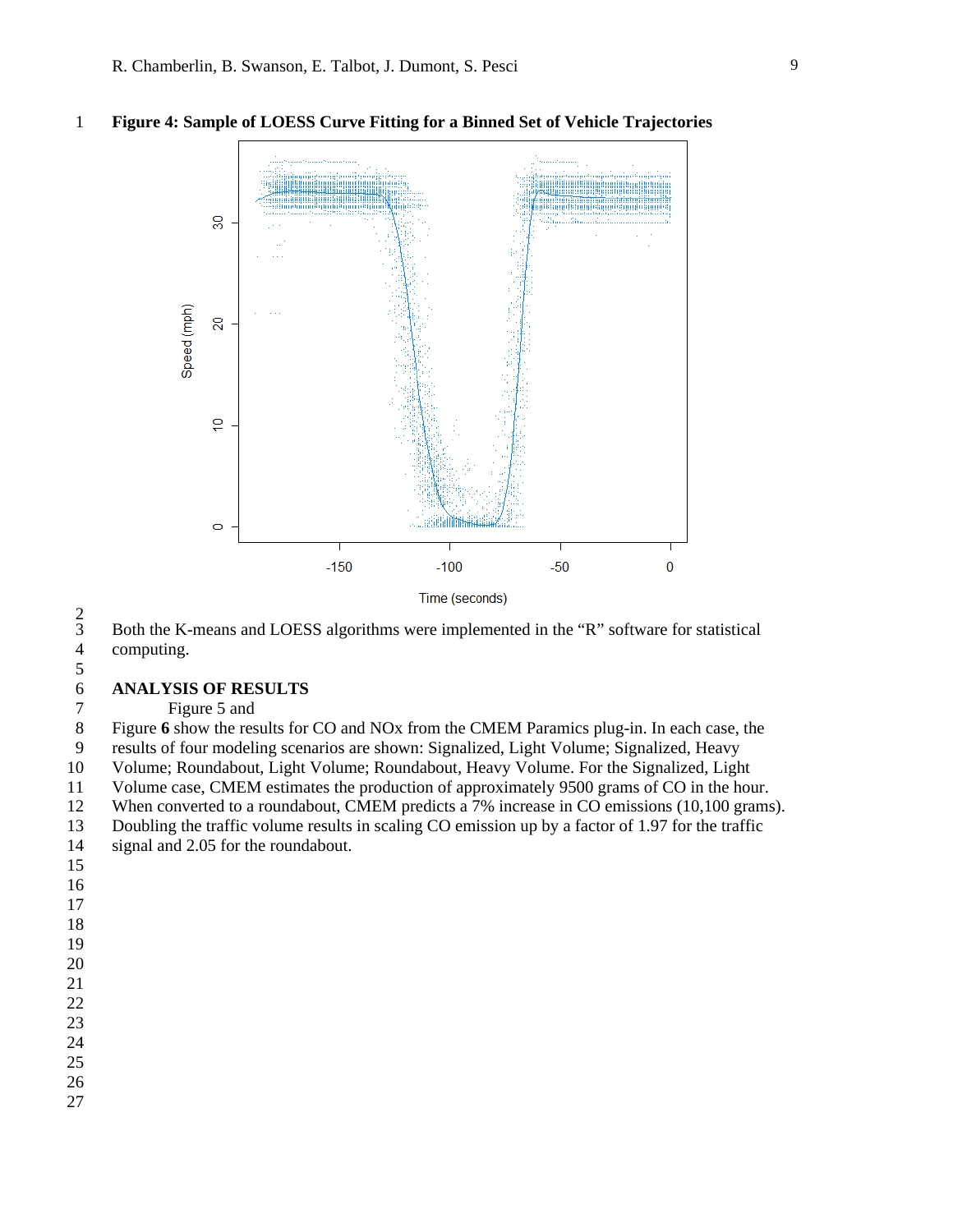#### 2 **Figure 5: CMEM Carbon Monoxide Estimates for Four Intersection Scenarios (grams/hour)**



3  $\frac{4}{5}$ 

5 **Figure 6: CMEM NOx Estimates for Four Intersection Scenarios (grams/hour)** 



6 7

8 The pattern of emissions for NOx is similar to that of CO. In the case of NOx, the 9 roundabout scenario is estimated to generate nearly 9% more than the traffic signal in the Light

10 Volume scenario (360 grams to 331 grams) and over 12% more in the Heavy Volume scenario (773 11 grams to 688 grams).

12 This particular finding – the roundabouts may generate higher emissions than a traffic 13 signal – has been found in other studies as well. Ahn, et al (*22*) conducted a literature review of the 14 environmental impacts of roundabouts and determined that "the literature presents mixed results on 15 the environmental impacts of roundabouts." Their particular research, which was also conducted 16 with linked microsimulation models (VISSIM and INTEGRATION) and air quality models 17 (CMEM and VT-Micro) found that a roundabout at a higher speed intersection (>70 km/hr) would 18 generate higher emissions and fuel consumption than a traffic signal and attributed this to the

19 roundabout's design which causes a deceleration maneuver followed by an acceleration maneuver

- 20 for every vehicle that traverses it.
- 21 Utilizing CMEM the Ahn study estimated a CO emissions rate of 5-11 gram/vehicle, which 22 compares to 11-12 grams per vehicle in this study.
- 23 Table 3 shows the CMEM CO output compared with the MOVES output for both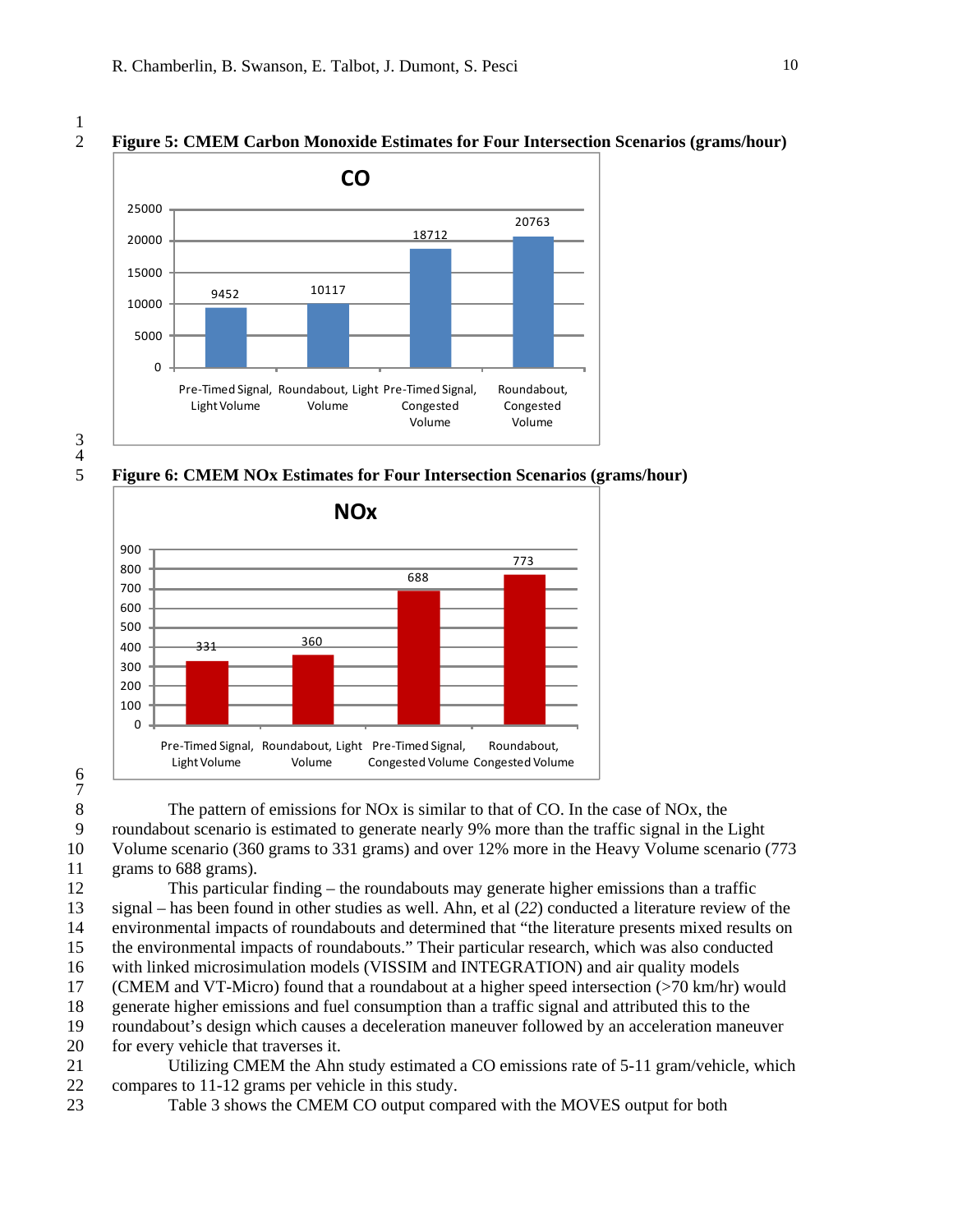## 1 pollutants utilizing the Average Speed and Link Drive Schedule approaches.

2 **Table 3: Comparison of CMEM CO and NOx Emissions with MOVES CO and NOx** 

#### 3 **Emissions Using the Average Speed and Link Drive Schedule Approaches (grams/hour)**

|                          |             | <b>Pre-Timed Signal, Light Volume</b> |            |
|--------------------------|-------------|---------------------------------------|------------|
|                          |             | MOVES-                                | MOVES-Link |
|                          | <b>CMEM</b> | Average Speed Drive Schedule          |            |
| $CO (g/hr)$<br>NOx(g/hr) | 9452        | 2379                                  | 1670       |
|                          | 331         | 565                                   | 323        |

|                          |             | <b>Pre-Timed Signal, Heavy Volume</b> |            |
|--------------------------|-------------|---------------------------------------|------------|
|                          |             | MOVES-                                | MOVES-Link |
|                          | <b>CMFM</b> | Average Speed Drive Schedule          |            |
| $CO (g/hr)$<br>NOx(g/hr) | 18712       | 4809                                  | 3077       |
|                          | 688         | 1143                                  | 589        |

#### **Roundabout, Light Volume**

|           |             | MOVES-                       | MOVES-Link |
|-----------|-------------|------------------------------|------------|
|           | <b>CMFM</b> | Average Speed Drive Schedule |            |
| CO (g/hr) | 10117       | 2346                         | 1719       |
| NOx(g/hr) | 360         | 553                          | 337        |

#### **Roundabout, Heavy Volume**

|           |             | MOVES-                       | MOVES-Link |
|-----------|-------------|------------------------------|------------|
|           | <b>CMFM</b> | Average Speed Drive Schedule |            |
| CO (g/hr) | 20763       | 4786                         | 3332       |
| NOx(g/hr) | 773         | 1132                         | 646        |

6 Key observations from the data in Table 3 are:

- 7 CO estimates from CMEM are 4-6 times higher than those from MOVES. This discrepancy 8 increases with the more detailed modeling method used in MOVES incorporating the Link 9 Drive Schedule, where CO emissions decline when compared to those produced with the 10 Average Speed approach.
- 11 NOx estimates in CMEM are considerably lower than those generated by the MOVES 12 Average Speed approach, but are in line with the estimates produced by the MOVES Link 13 Drive Schedule approach.
- 14 CMEM and MOVES-Link Drive Schedule estimate higher emissions with the roundabout 15 when compared to the signal for either volume scenario. The MOVES Average Speed 16 method shows slightly lower emissions for the roundabout. The relative differences 17 between the Base Case signal and the Alternative roundabout are shown in Table 4.
- 18 19
- 20
- 21
- 22
- 23
- 24

<sup>4</sup>  5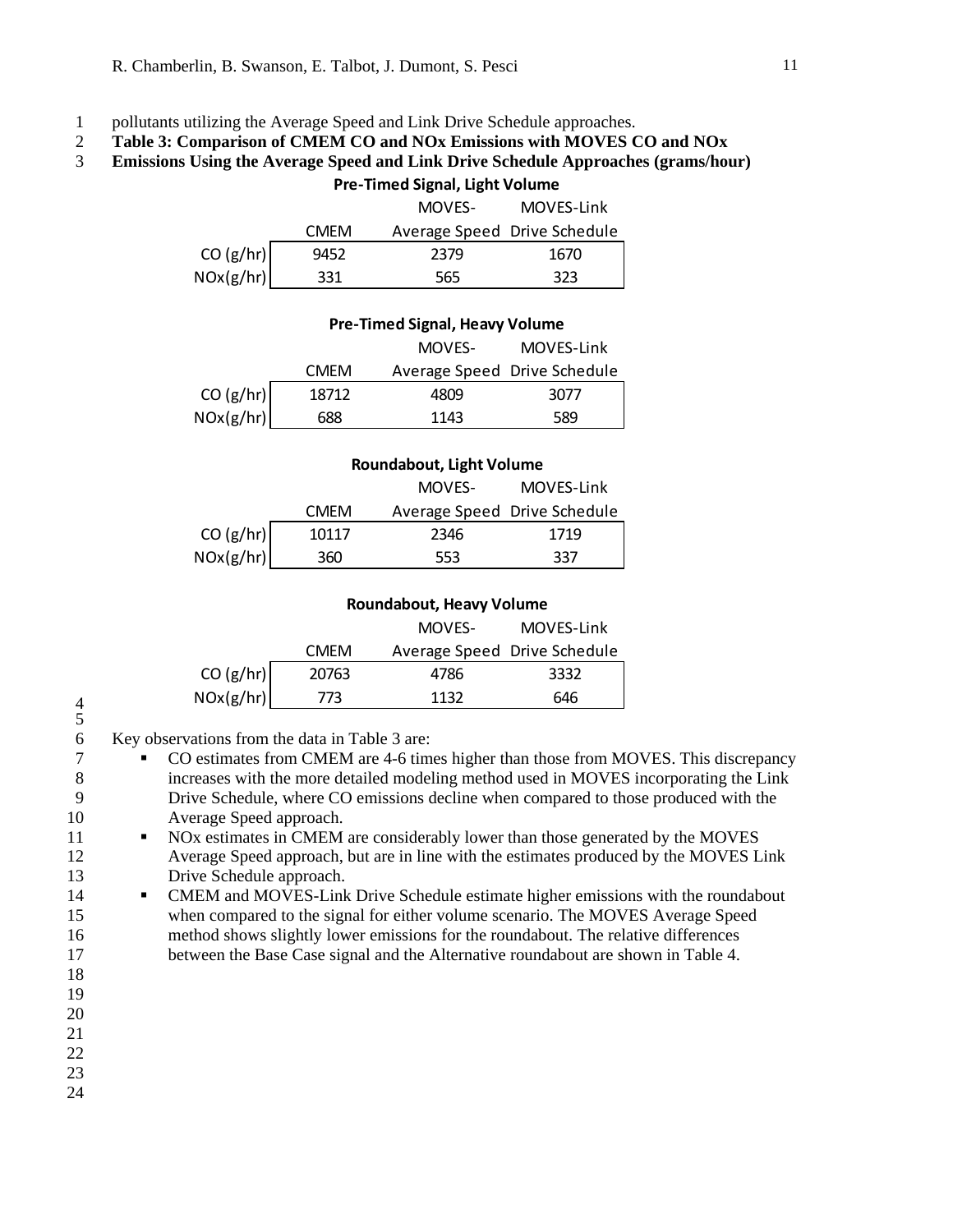$\frac{1}{2}$ 

# 2 **Table 4: Percentage Change in CO and NOx Emissions When Converting from a Traffic**  3 **Signal to a Roundabout Under Light and Heavy Traffic Conditions**

|                |            |    |                                  | <b>Light Volume</b>                                                                                                                                                                              |            |             | <b>Heavy Volume</b>          |            |
|----------------|------------|----|----------------------------------|--------------------------------------------------------------------------------------------------------------------------------------------------------------------------------------------------|------------|-------------|------------------------------|------------|
|                |            |    |                                  | MOVES-                                                                                                                                                                                           | MOVES-Link |             | MOVES-                       | MOVES-Link |
|                |            |    | <b>CMEM</b>                      | Average Speed Drive Schedule                                                                                                                                                                     |            | <b>CMEM</b> | Average Speed Drive Schedule |            |
|                |            | CO | 7%                               | $-1%$                                                                                                                                                                                            | 3%         | 11%         | $-0.5%$                      | 8%         |
| $\overline{4}$ | NOx(g/hr)  |    | 9%                               | $-2%$                                                                                                                                                                                            | 4%         | 12%         | $-1.0%$                      | 10%        |
| 5              |            |    |                                  |                                                                                                                                                                                                  |            |             |                              |            |
| 6              |            |    |                                  | <b>DISCUSSION AND FUTURE RESEARCH</b>                                                                                                                                                            |            |             |                              |            |
| $\overline{7}$ |            |    |                                  |                                                                                                                                                                                                  |            |             |                              |            |
| $\,8\,$        |            |    |                                  | This research has successfully developed methods for integrating MOVES with a traffic                                                                                                            |            |             |                              |            |
| 9              |            |    |                                  | microsimulation model. Utilization of k-means clustering and LOESS curve fitting are examples of                                                                                                 |            |             |                              |            |
| 10             |            |    |                                  | methods that can convert microsimulation model output into usable input files for MOVES.                                                                                                         |            |             |                              |            |
| 11             |            |    |                                  | The research shows that MOVES and CMEM are comparable in NOx estimates, but widely                                                                                                               |            |             |                              |            |
| 12             |            |    |                                  | discrepant in their estimates of CO. While this research has sought to hold constant many of the                                                                                                 |            |             |                              |            |
| 13             |            |    |                                  | variables that are involved in this analysis - traffic volumes, roadway geometry, driving cycles, etc.                                                                                           |            |             |                              |            |
| 14             |            |    |                                  | - there remain several important sources of differences that may account for the discrepancies in                                                                                                |            |             |                              |            |
| 15             | estimates: |    |                                  |                                                                                                                                                                                                  |            |             |                              |            |
| 16             | 1.         |    |                                  | Meteorology – MOVES explicitly accounts for the prevailing weather conditions for the                                                                                                            |            |             |                              |            |
| 17             |            |    |                                  | county which the modeling seeks to represent. CMEM does not incorporate this factor into                                                                                                         |            |             |                              |            |
| 18             |            |    | it emissions estimates           |                                                                                                                                                                                                  |            |             |                              |            |
| 19             | 2.         |    |                                  | Fuel type – MOVES requires the user to select a fuel formulation that is representative of                                                                                                       |            |             |                              |            |
| 20             |            |    |                                  | the fuel in the project area. CMEM does not incorporate this detail as a user input in the                                                                                                       |            |             |                              |            |
| 21             |            |    | Paramics plug-in.                |                                                                                                                                                                                                  |            |             |                              |            |
| 22             | 3.         |    |                                  | Pollutant process – both CMEM and MOVES model idling emission, hot stabilized                                                                                                                    |            |             |                              |            |
| 23             |            |    |                                  | emissions, and crankcase emissions. MOVES extends this list to other processes. The                                                                                                              |            |             |                              |            |
| 24             |            |    |                                  | research reported herein analyzed hot stabilized emissions only.                                                                                                                                 |            |             |                              |            |
| 25             | 4.         |    |                                  | Emission rates source data–Emissions rates developed for MOVES rely on a dynamometer                                                                                                             |            |             |                              |            |
| 26             |            |    |                                  | data set of 62,500 tests collected in Phoenix, AZ for the 1995-1999 and 2002-2004 time                                                                                                           |            |             |                              |            |
| 27             |            |    |                                  | periods $(23)$ . Much of this information was collected from on-road vehicles using portable                                                                                                     |            |             |                              |            |
| 28             |            |    |                                  | emission measurement equipment. CMEM's emission rates were developed from 343                                                                                                                    |            |             |                              |            |
| 29             |            |    |                                  | recruited vehicles tested using chassis dynamometers in the 1996-1999 time frame. The                                                                                                            |            |             |                              |            |
| 30             |            |    |                                  | MOVES data incorporates the data from CMEM.                                                                                                                                                      |            |             |                              |            |
| 31             | 5.         |    |                                  | Pollution modeling-CMEM uses analytical modeling of the physical processes involved                                                                                                              |            |             |                              |            |
| 32             |            |    |                                  | in combustion. The MOVES model uses statistical modeling of emissions from vehicles                                                                                                              |            |             |                              |            |
| 33             |            |    |                                  | grouped by vehicle specific power and speed (24).                                                                                                                                                |            |             |                              |            |
| 34             |            |    |                                  |                                                                                                                                                                                                  |            |             |                              |            |
| 35             |            |    |                                  | The research suggests that emissions associated with a roundabout can be greater than a simple                                                                                                   |            |             |                              |            |
| 36             |            |    |                                  | pre-timed signal. Existing research on this topic shows mixed results.                                                                                                                           |            |             |                              |            |
| 37             |            |    |                                  | This research has tested a very simple network and raises the question of how MOVES can be                                                                                                       |            |             |                              |            |
| 38             |            |    |                                  | adapted to a more realistic network. There are limits to the number of Link Drive Schedules that                                                                                                 |            |             |                              |            |
| 39             |            |    |                                  | can be input into MOVES. A complicated network with dozens of intersections may challenge the                                                                                                    |            |             |                              |            |
| 40             |            |    |                                  | processing capability of the software while also requiring substantial sophistication from the<br>modeler. Future research into the application of MOVES for microsimulation applications should |            |             |                              |            |
| 41             |            |    |                                  |                                                                                                                                                                                                  |            |             |                              |            |
| 42             |            |    | address the following questions: |                                                                                                                                                                                                  |            |             |                              |            |
| 43<br>44       |            |    |                                  | 1. What is the limit for network complexity when utilizing MOVES' more sophisticated<br>processes (e.g. Link Drive Schedules or Operating Mode Distributions)?                                   |            |             |                              |            |
| 45             | 2.         |    |                                  | What are the best methods for automating the connection between microsimulation model                                                                                                            |            |             |                              |            |
| 46             |            |    |                                  | outputs and MOVES Link Drive Schedule and Operating Mode Distribution inputs?                                                                                                                    |            |             |                              |            |
|                |            |    |                                  |                                                                                                                                                                                                  |            |             |                              |            |

47 3. How will emissions estimates vary when modeling an identical operations change using the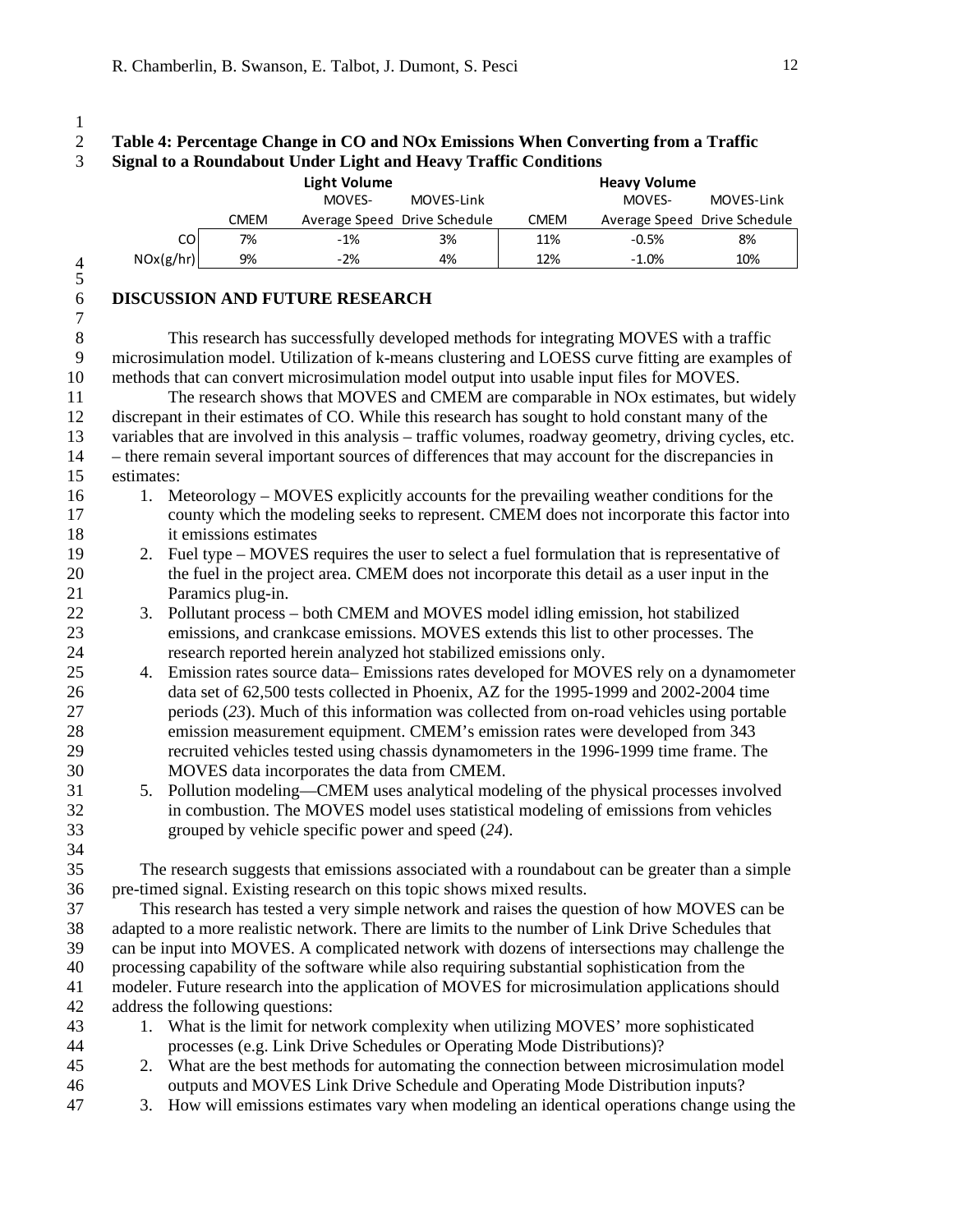| $\mathbf{1}$   |    | Link Drive Schedule and Operating Mode Distribution approaches? How do these                 |
|----------------|----|----------------------------------------------------------------------------------------------|
| $\mathbf{2}$   |    | approaches compare for accuracy, consistency, and ease of use?                               |
| 3              | 4. | In utilizing k-means clustering for characterizing similar vehicle trajectories, what is the |
| 4              |    | optimal number of clusters for a given set?                                                  |
| 5              | 5. | Can MOVES support a hybrid modeling approach for more complex networks where                 |
| 6              |    | Average Speeds could be used for the non-changing elements of a network, but more            |
| $\overline{7}$ |    | detailed data can be applied to the portions of the network where infrastructure changes are |
| $\,8\,$        |    | being contemplated?                                                                          |
| 9              |    |                                                                                              |
| 10             |    | <b>ACKNOWLEDGEMENTS</b>                                                                      |
| 11             |    |                                                                                              |
| 12             |    | This paper relies on work conducted for the University of New Hampshire.                     |
| 13             |    |                                                                                              |
| 14             |    | <b>REFERENCES</b>                                                                            |
| 15             |    |                                                                                              |
| 16             | 1. | "Transportation Conformity Guidance for Quantitative Hot-spot Analyses in PM 2.5 and         |
| 17             |    | PM10 Nonattainment and Maintenance Areas, Public Draft." Environmental Protection            |
| 18             |    | Agency. May 2010.                                                                            |
| 19             |    | 2. Peters, Jim and Randy McCourt, Renee Hurtado. "Reducing Carbon Emissions and              |
| 20             |    | Congestion by Coordinating Traffic Signals". ITE Journal, April 2009.                        |
| 21             | 3. | University of New Hampshire Climate Education Initiative (CEI)                               |
| 22             |    | http://www.sustainableunh.unh.edu/climate_ed/index.html.                                     |
| 23             | 4. | The Congestion Mitigation and Air Quality (CMAQ) Improvement Program under                   |
| 24             |    | SAFETEA-LU. Interim Program Guidance. October 31, 2006. Page 25.                             |
| 25             |    | 5. "Transportation Conformity Guidance for Quantitative Hot-spot Analyses in PM 2.5 and      |
| 26             |    | PM10 Nonattainment and Maintenance Areas, Public Draft." Environmental Protection            |
| 27             |    | Agency. May 2010.                                                                            |
| 28             |    | 6. NCHRP 25-21, Final Report 535. Predicting Air Quality Effects of Traffic-Flow             |
| 29             |    | Improvements. Final Report and User's Guide. 2005.                                           |
| 30             | 7. | Ibid, page 103.                                                                              |
| 31             | 8. | Ibid, page 104.                                                                              |
| 32             | 9. | Ibid, page 96.                                                                               |
| 33             |    | 10. Energy and Emission Benefit Comparison between Stationary and In-Vehicle Advanced        |
| 34             |    | Driving Alert Systems. In TRB 89th Annual Meeting Compendium of Papers. DVD.                 |
| 35             |    | Transportation Research Board, Washington, D.C., 2010.                                       |
| 36             |    | 11. Stevanovic, Aleksandar and Jelka Stevanovic, Kai Zhang, and Stuart Batterman.            |
| 37             |    | Optimizing Traffic Control to Reduce Fuel Consumption and Vehicular Emissions: An            |
| 38             |    | Integrated Approach of VISSIM, CMEM, and VISGAOST. In TRB 88th Annual Meeting                |
| 39             |    | Compendium of Papers. DVD. Transportation Research Board, Washington, D.C., 2009.            |
| 40             |    | 12. Swanson, Ben and Robert Chamberlin. Emissions Modeling of Traffic Operational            |
| 41             |    | Changes. Presentation at the Institute of Transportation Engineers Region I Annual           |
| 42             |    | Meeting. May 2010.                                                                           |
| 43             |    | 13. Nam, Edward, Christine Gierczak, and James Butler. A Comparison of Real-World and        |
| 44             |    | Modeled Emissions Under Conditions of Variable Driver Aggressiveness. In TRB 82nd            |
| 45             |    | Annual Meeting Compendium of Papers. DVD. Transportation Research Board,                     |
| 46             |    | Washington, D.C., 2003.                                                                      |
| 47             |    | 14. Wu, G., and K. Boriboonsomsin, W. Zhang, M. Li, and M. Barth. Energy and Emission        |
| 48             |    | Benefit Comparison between Stationary and In-Vehicle Advanced Driving Alert Systems.         |
| 49             |    | Transportation Research Board Annual Meeting, 2010.                                          |
| 50             |    | 15. Dowling, Richard, Alexander Skabardonis, and Vassili Alexiadis. Traffic Analysis Toolbox |
| 51             |    | Volume III: Guidelines for Applying Traffic Microsimulation Modeling Software. FHWA-         |